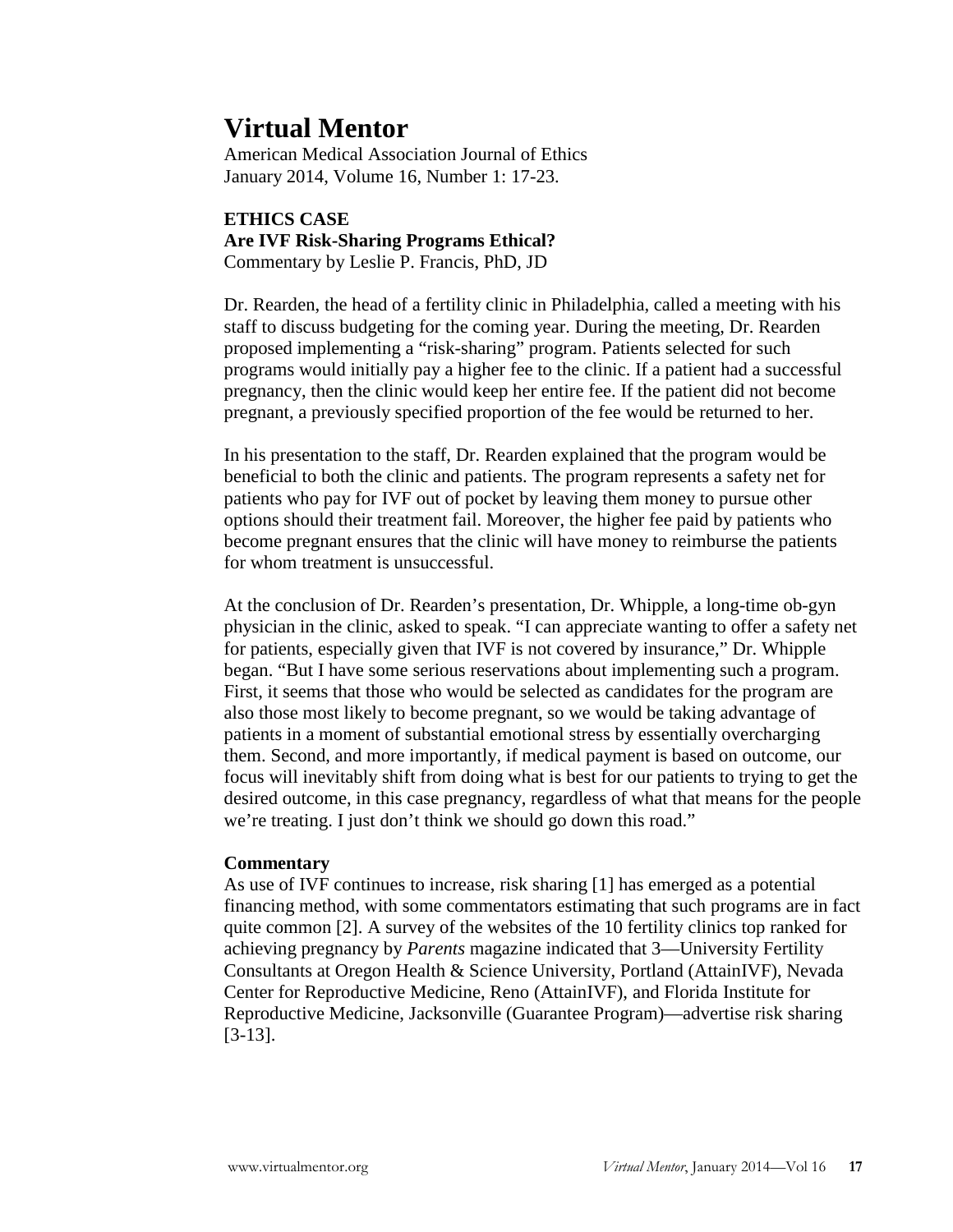IVF is an expensive procedure that, in the United States, is typically not covered by insurance and thus is paid for out of pocket by patients. It appears unlikely that coverage for the procedure will increase in the near future, given cost pressures on the US health care system. Because patients seeking IVF are highly motivated to become parents and may wish to preserve resources for surrogacy or adoption should IVF be unsuccessful, risk sharing is appealing to them, which makes these high costs especially problematic.

Risk-sharing programs also appear to be advantageous to clinics because they promise higher fees (albeit with the possibility that a percentage of at least some of these fees will need to be returned), coupled with the ability to provide at least some recompense to understandably disappointed patients. Risk-sharing programs thus appear to be a "win-win" for patients and clinics—but are they? Whether Dr. Whipple's concerns are well founded depends on how the clinic structures its program.

#### **Insurance Coverage for IVF**

Many health insurance plans offered through the individual market or provided by employers do not include IVF. In response, a few states (Connecticut, Illinois, Massachusetts, New Jersey, and Rhode Island) have put in place statutes mandating the coverage, although these mandates do not apply to the plans offered by most large employers who self-insure [14].

Under the Affordable Care Act, individuals and small businesses will be able to purchase plans offered through exchanges that opened in late 2013, and the requirement for individual coverage will go into effect in 2014. Plans offered through the exchanges must provide "minimum essential benefits," including those in the following categories: ambulatory patient services; emergency services; hospitalization; maternity and newborn care; mental health and substance use disorder services, including behavioral health treatment; prescription drugs; rehabilitative and "habilitative" services and devices; laboratory services; preventive and wellness services and chronic disease management; and pediatric services, including oral and vision care [15]. Notably, infertility care is not included in this list (although management of a chronic disease such as diabetes may improve fertility for some patients). More specific requirements for each state are set by the selection of "benchmark" plans in that state. States may choose their benchmarks; if they don't, they are assigned as a default benchmark the largest plan by enrollment in the largest product in the state's small-group market [16].

Of the currently listed benchmark plans, only a few include IVF. Connecticut covers two cycles of IVF [17]; Nevada covers six [18]; Hawaii covers IVF after five years of unsuccessful efforts at achieving pregnancy or for specified indications such as endometriosis [19]; Illinois covers four cycles with two more for a subsequent pregnancy [20]; Massachusetts, Michigan, and Rhode Island cover IVF without specified exclusions [21-23]; and Texas includes an option to purchase IVF services [24]. Benchmark plans in all other states either offer no coverage for infertility or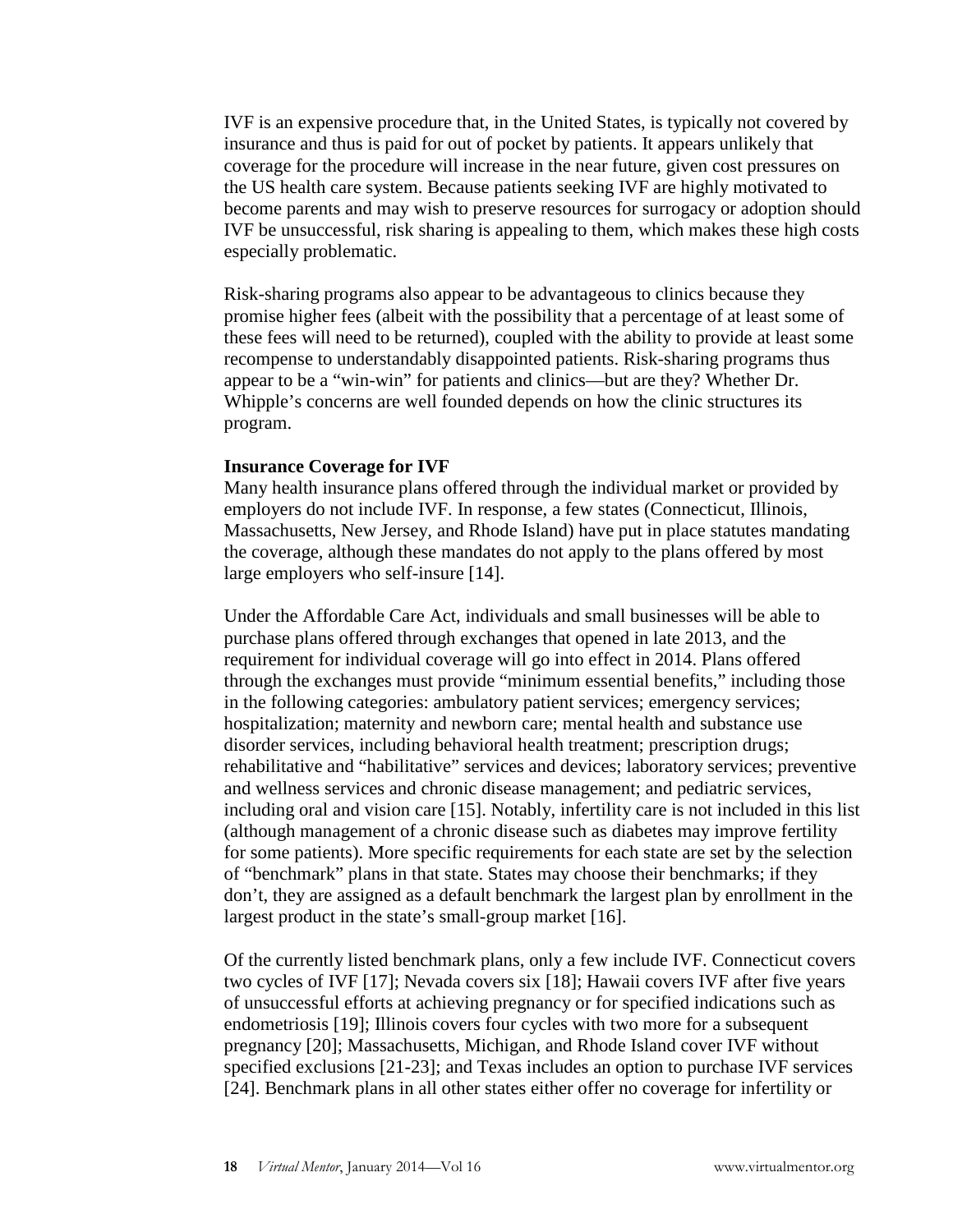cover limited services such as diagnostic interventions but specifically exclude IVF [25]. This limited coverage of IVF means that most patients are likely to continue to pay entirely for the procedure in at least the near future.

#### **Conflict of Interest**

The overarching ethical problem raised by risk-sharing programs is conflict of interest [26]. Clinicians and practices have financial interests in these programs that may not always align with the interests of their patients. If patients enter the programs and become pregnant, they pay more for the service than they would pay in a clinic that did not have risk sharing. Patients who do not become pregnant receive partial refunds, but the refunds may not adequately reflect the degree of unlikelihood that those patients could achieve pregnancy. For example, if the patient had a very low chance of achieving pregnancy (say, 10 percent), and received a refund of 65 percent of the initial fee instead of 90 percent, her refund would not reflect the slim chance she had of becoming pregnant. Patients who are unlikely to become pregnant through IVF may be encouraged to pursue it by the possibility of a refund, even when it is not a good option for them. Moreover, having to refund money to patients who do not conceive may be an incentive for clinicians to engage in risky practices such as multiple-embryo transfers even when in appropriate. In light of these conflicts, the American Society for Reproductive Medicine (ASRM) emphasizes the importance of informed consent and adherence to practice guidelines in structuring refund programs [26].

#### **Informed Consent**

Despite the importance placed on informed consent documents, however, achievement of genuinely autonomous consent can be difficult. Though patients seeking reproductive assistance are highly likely to have decision making capacity and clear wishes, they may also be emotionally vulnerable and under stress [27]. They may be so desperate to become pregnant that they do not evaluate risks rationally. Cognitive biases such as anchoring (overreliance on a particular piece of information), attentional bias influenced by emotion, confirmation bias (focus on the information that confirms rather than refutes existing beliefs), framing effects (the impact of whether the decision is structured in terms of the likelihood of success or failure), or sunk cost bias (the desire to continue down a path when costs already incurred cannot be recovered) may complicate patients' decision making.

In light of these challenges to reasoned decision making about risk sharing, several aspects of the informed consent process are especially worth noting. Patients should be given sufficient time to consider risk programs and alternatives to them. They should be given clear explanations of their chances of achieving pregnancy, of what they would pay if they did not enroll in the program, and of payments retained by the program if pregnancy is not achieved. Patients should be given clear explanations of whether "success" is defined by achieving pregnancy or by live birth and should also understand what costs are covered by the risk-sharing payment and whether any additional costs may be billed to them.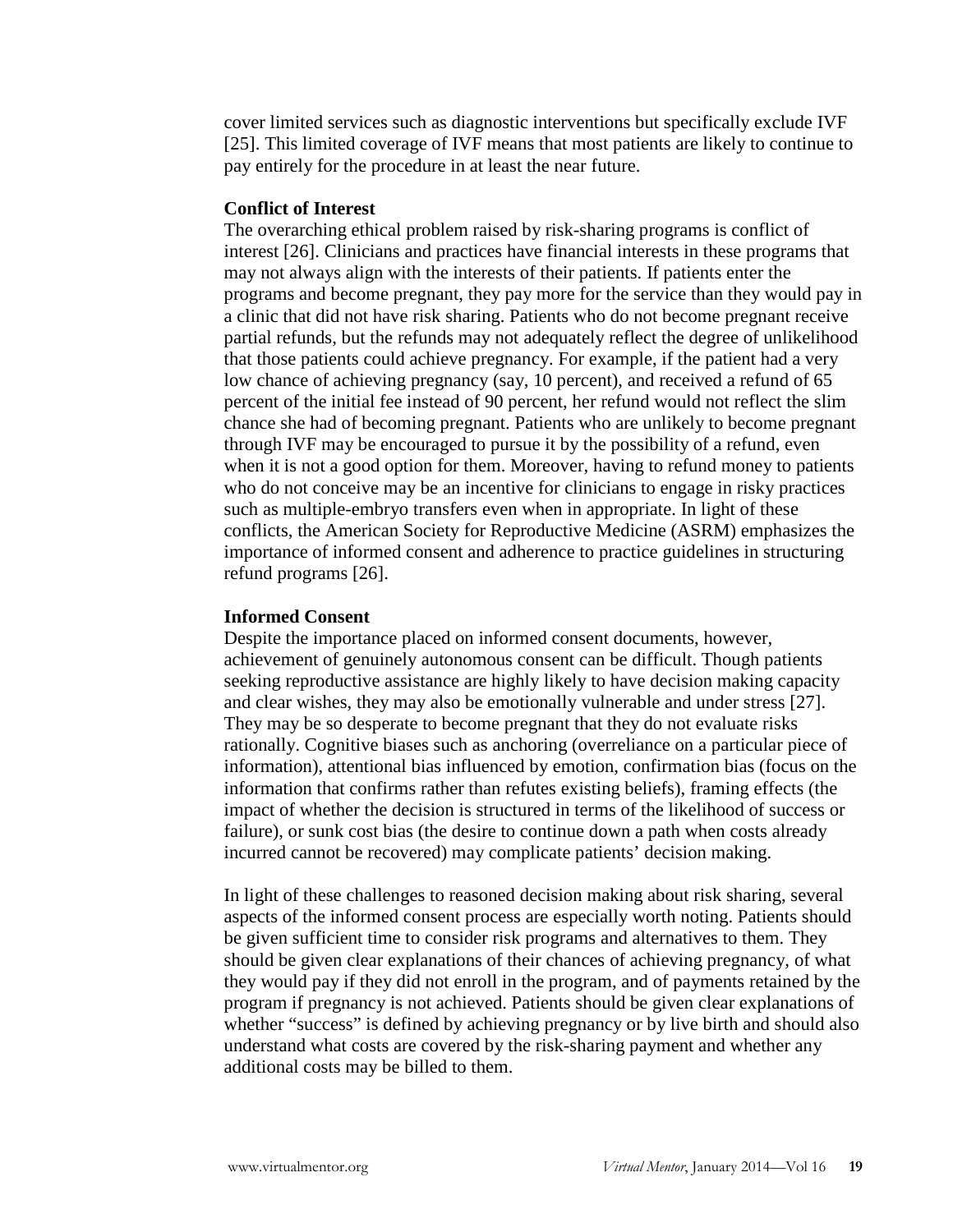Patients may overestimate their chances of success; clinics should guard carefully against encouraging cognitive biases that influence this tendency. For example, giving patients examples of others who have been highly satisfied by risk-sharing programs—either because they achieved pregnancy or because they were able to adopt a child using funds received as a refund—could inappropriately invoke cognitive biases favoring the decision to use risk sharing. Clinicians must convey only accurate information to patients in a manner intended to counteract likely cognitive biases.

Because of the difficulties with fully informed and carefully reasoned consent to risk sharing, and because of the significant financial and health risks involved, risksharing programs must also be structured in ways that protect patients who enter into them.

#### **Adherence to Practice Guidelines**

Programs that offer risk sharing must take care to adhere to practice guidelines in the care they provide in order to protect their patients. The ASRM Ethics Committee opinion cites several ways in which conflicts of interest that result from risk-sharing may encourage inappropriate care [26]. Clinicians should guard against recommending ancillary procedures such as sonohysterograms unless they are clearly indicated, especially if the costs of these procedures are extra and significant. In order to bring about pregnancy and avoid refunds, physicians may try procedures with higher risks than guidelines recommend, such as stimulation protocols that produce more oocytes or embryo transfers in numbers that could result in multiple gestations. The ASRM Practice Committee presently recommends offering singleembryo transfer to women under 35 who are likely to become pregnant and transferring at maximum two embryos [28]. The committee also advises practices to monitor their outcomes continuously to adjust transfer numbers to avoid undesirable pregnancy outcomes [28]. To keep the patient's best interest at the forefront, it is especially important to assess patients according to appropriate diagnostic criteria [29].

#### **Pricing**

A common objection to risk-sharing programs is that they constitute illicit contingent fees—that is, pay based on results. The ASRM opinion determining that risk sharing is permissible suggests that these programs pool patients' risks and allow the practice to earn a modest return for assuming the risk [26]. The refund program should be structured so that it does not undermine this analysis. Of particular importance are the fee increase for the program, the percentage of the fee refunded, the exclusion of ancillary costs from the risk-sharing fee so that patients must incur these costs in addition, and the number of IVF cycles included in the program. If fees or ancillary costs are excessive, if refunds are low, or if only limited services are included in the program, patients may reasonably complain that the program's intent appears primarily to benefit the practice rather than to share risks fairly.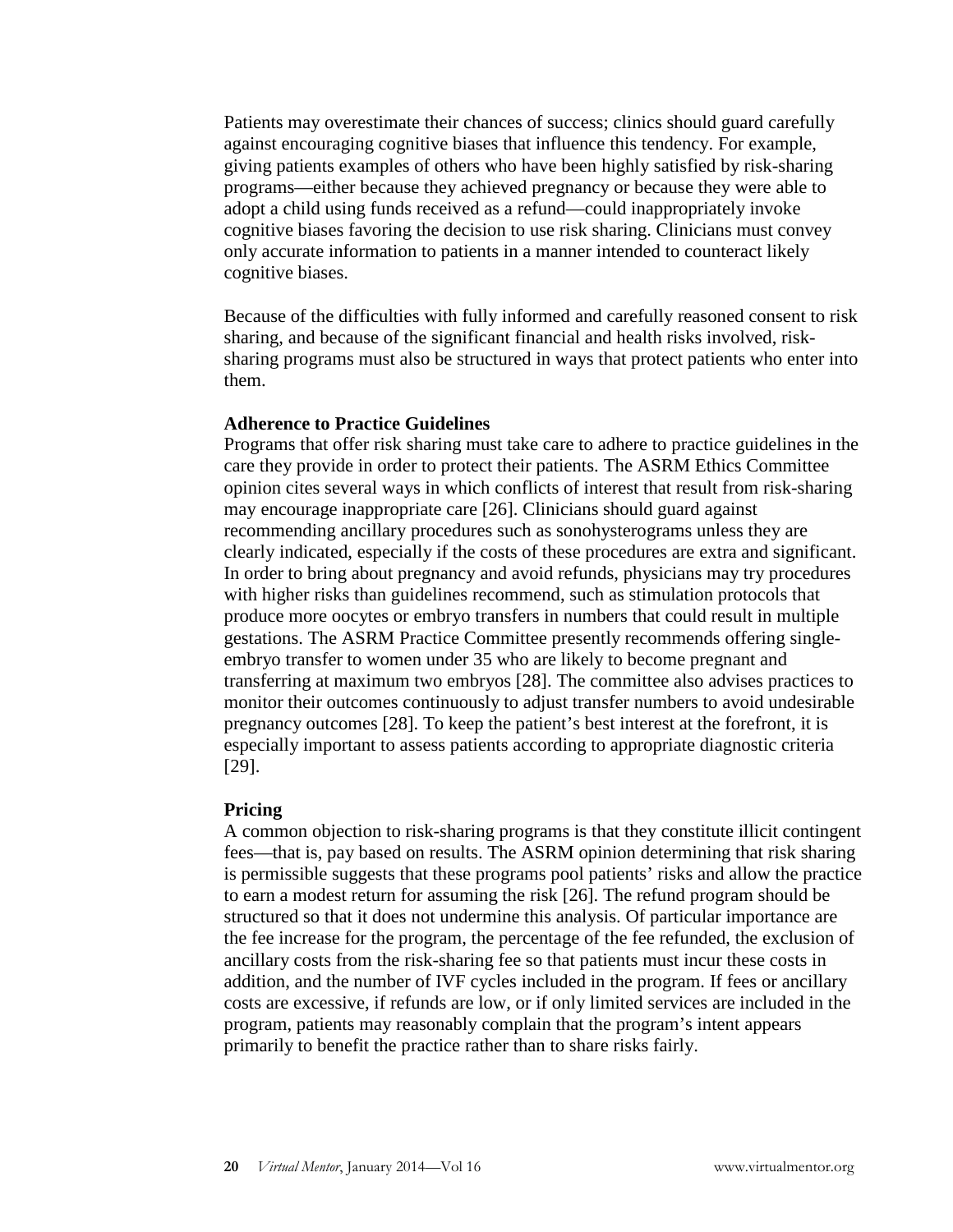# **Conclusion**

Dr. Whipple is right to raise concerns about risk-sharing programs. However, these concerns can be alleviated by careful attention to informed consent, adherence to practice guidelines, and fair pricing structures. Clinics considering these programs must be especially vigilant in assessing whether their actions avoid conflicts of interest. Under such circumstances, risk-sharing programs may indeed be beneficial to both providers and patients—but only under such circumstances.

# **References**

- 1. Refund programs typically include up to 6 IVF cycles, impose specified medical criteria for participation, include all standard services within the fee, and return a minimum of 70 percent of the original fee. Attain IVF. What do the Attain IVF programs include? http://attainivf.attainfertility.com/attain-ivfincludes. Accessed November 18, 2013.
- 2. Levens ED, Richter KS, Levy MJ. Money-back guarantees. *Semin Reprod Med.* 2013;31(03):198-203.
- 3. Cico K. Ten best fertility centers. *Parents.* http://www.parents.com/gettingpregnant/infertility/treatments/best-fertility-centers/. Accessed November 18, 2013.
- 4. This clinic runs its own "guarantee" program with an extensive list of exclusion criteria and requirements. Florida Institute for Reproductive Medicine. IVF guarantee program. http://www.fertilityjacksonville.com/costs/cost-information/ivf-guaranteeprogram/. Accessed November 18, 2013.
- 5. Colorado Center for Reproductive Medicine. Basic infertility services. http://www.colocrm.com/Services/BasicInfertilityServices.aspx. Accessed November 21, 2013.
- 6. The Ronald Perelman and Claudia Cohen Center for Reproductive Medicine at Weill Cornell Medical College website. http://www.ivf.org/. Accessed November 21, 2013.
- 7. Oregon Health Sciences University. Fertility services at OHSU. http://www.ohsu.edu/xd/health/services/women/services/fertility/. Accessed November 21, 2013.
- 8. NYU Langone Fertility Center website. http://www.nyufertilitycenter.org/. Accessed November 21, 2013.
- 9. Infertility Center of St. Louis website. http://www.infertile.com/. Accessed November 21, 2013.
- 10. Nevada Center for Reproductive Medicine website. http://www.nevadafertility.com/nevada/. Accessed November 21, 2013.
- 11. Texas Health Presbyterian website. http://texasivf.com/. Accessed November 21, 2013.
- 12. Southern California Reproductive Center website. http://www.scrcivf.com/. Accessed November 21, 2013.
- 13. Center for Reproductive Medicine of New Mexico website. http://infertilityivf.com/. Accessed November 21, 2013.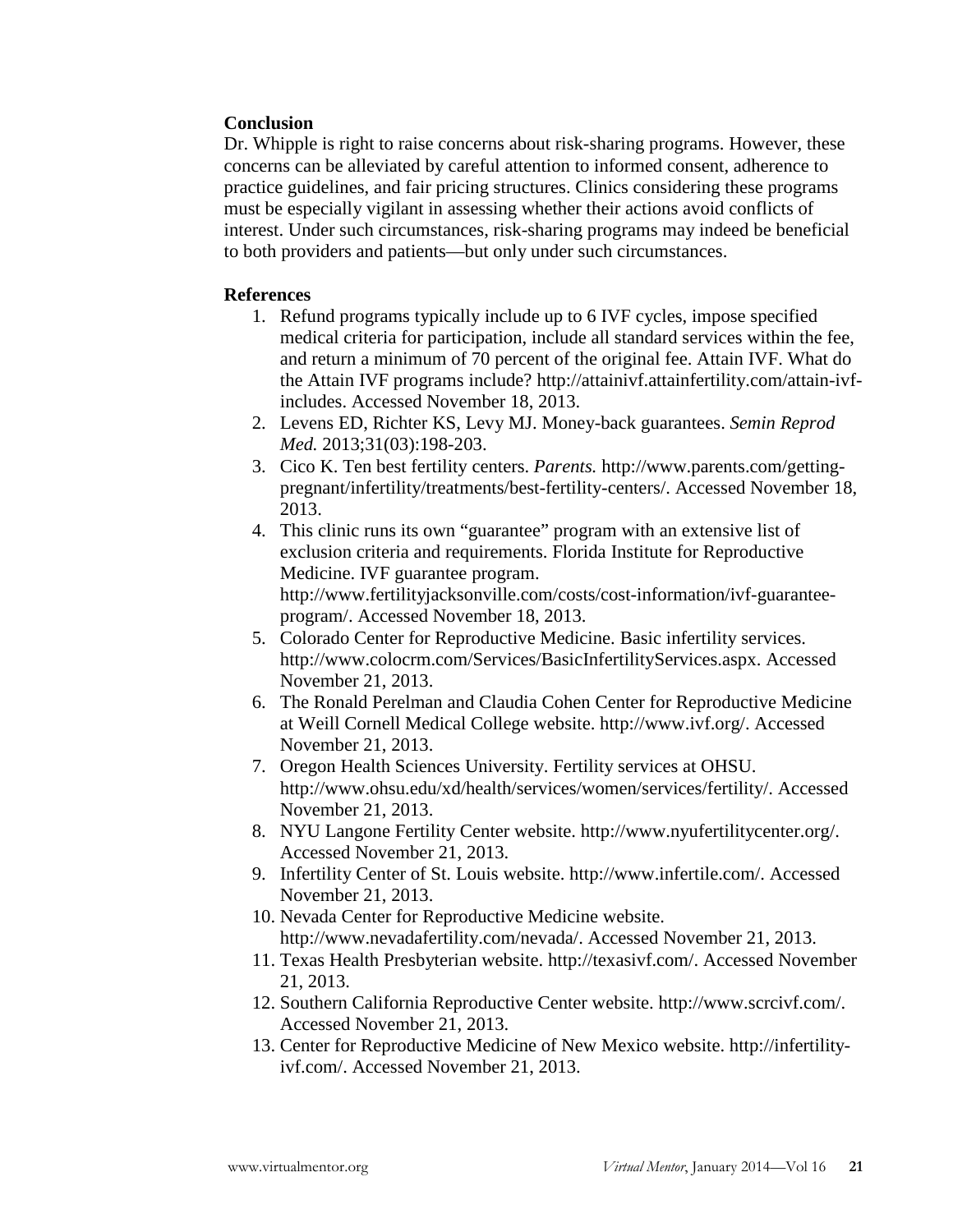- 14. American Society for Reproductive Medicine. State infertility insurance laws. http://www.asrm.org/detail.aspx?id=2850. Accessed November 18, 2013.
- 15. Centers for Medicare and Medicaid Services. Glossary: essential health benefits. https://www.healthcare.gov/glossary/essential-health-benefits/. Accessed November 18, 2013.
- 16. National Conference of State Legislatures. State health insurance mandates and the ACA essential benefits provisions. http://www.ncsl.org/issuesresearch/health/state-ins-mandates-and-aca-essential-benefits.aspx. Accessed November 21, 2013.
- 17. Centers for Medicare and Medicaid Services Center for Consumer Information and Insurance Oversight (CCIIO). Connecticut EHB benchmark plan. http://www.cms.gov/CCIIO/Resources/Data-Resources/Downloads/connecticut-ehb-benchmark-plan.pdf. Accessed November 19, 2013.
- 18. CCIIO. Nevada EHB benchmark plan. http://www.cms.gov/CCIIO/Resources/Data-Resources/Downloads/nevadaehb-benchmark-plan.pdf. Accessed November 19, 2013.
- 19. CCIIO. Hawaii EHB benchmark plan. http://www.cms.gov/CCIIO/Resources/Data-Resources/Downloads/hawaiiehb-benchmark-plan.pdf. Accessed November 19, 2013.
- 20. CCIIO. Illinois EHB benchmark plan. http://www.cms.gov/CCIIO/Resources/Data-Resources/Downloads/illinoisehb-benchmark-plan.pdf. Accessed November 19, 2013.
- 21. CCIIO. Massachusetts EHB benchmark plan. http://www.cms.gov/CCIIO/Resources/Data-Resources/Downloads/massachusetts-ehb-benchmark-plan.pdf. Accessed November 19, 2013.
- 22. CCIIO. Michigan EHB benchmark plan. http://www.cms.gov/CCIIO/Resources/Data-Resources/Downloads/michigan-ehb-benchmark-plan.pdf. Accessed November 19, 2013.
- 23. CCIIO. Rhode Island EHB benchmark plan. http://www.cms.gov/CCIIO/Resources/Data-Resources/Downloads/rhodeisland-ehb-benchmark-plan.pdf. Accessed November 19, 2013.
- 24. CCIIO. Texas EHB benchmark plan. http://www.cms.gov/CCIIO/Resources/Data-Resources/Downloads/texasehb-benchmark-plan.pdf.
- 25. CCIIO. Additional information on proposed state essential benefits benchmark plans. http://www.cms.gov/cciio/resources/dataresources/ehb.html. Accessed November 19, 2013.
- 26. Ethics Committee of the American Society for Reproductive Medicine. Risk sharing or refund programs in assisted reproduction: a committee opinion. *Fertil Steril.* 2013;100(2):334-336. Accessed November 19, 2013.
- 27. Wu AK, Elliott P, Katz PP, Smith JF. Time costs of fertility care: the hidden hardship of building a family*. Fertil Steril.* 2013;99(7):2025-2030.